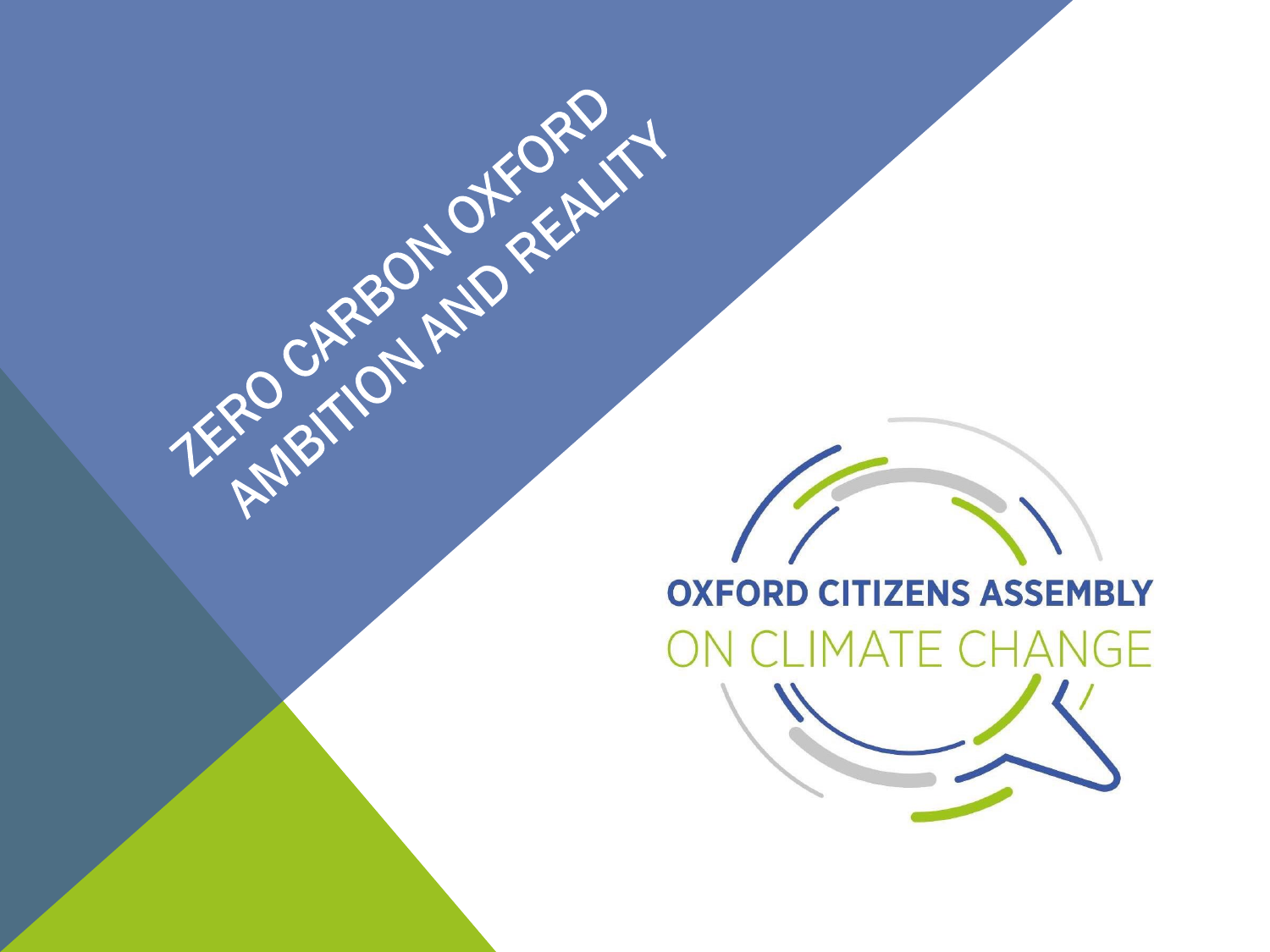#### **Agreement** Historical emissions m. 3000000 --- Historical performance Remaining carbon budget 2500000 - Science based target trajectory Business as Usual\* 2000000  $tCO<sub>2</sub>$ 1500000 **Historic emissions** 2009-2018 1000000 Immediate Term<sup>\*\*</sup> 500000 Medium Term\*\* **Long Term** 0 2009 2010 2011 2012 2013 2014 2015 2016 2017 2018 2019 2020 2021 2022 2023 2024 2025 2026 2027 2028 2029 2030 2031 2032 2033 2034 2035 2036 2037 2038 Year Medium term (2023-2027) Long term (2028-2037) Total budget (2018-2100) Immediate term (2018-2022)

### 1. Carbon emissions pathway consistent with 2°C Paris

\* Business as usual as defined by Level 1ambition thresholds within the Anthesis' SCATTER model.

 $tCO<sub>2</sub>$ 

15,187,610

\*\* Immediate Term & Medium Term periods align with the 3<sup>rd</sup> and 4<sup>th</sup> nationally legislated carbon budget periods (respectively) under the UK Climate Change Act (2008).

 $tCO<sub>2</sub>$ 

3,593,560

 $tCO<sub>2</sub>$ 

3,046,920

 $tCO<sub>2</sub>$ 

6,928,620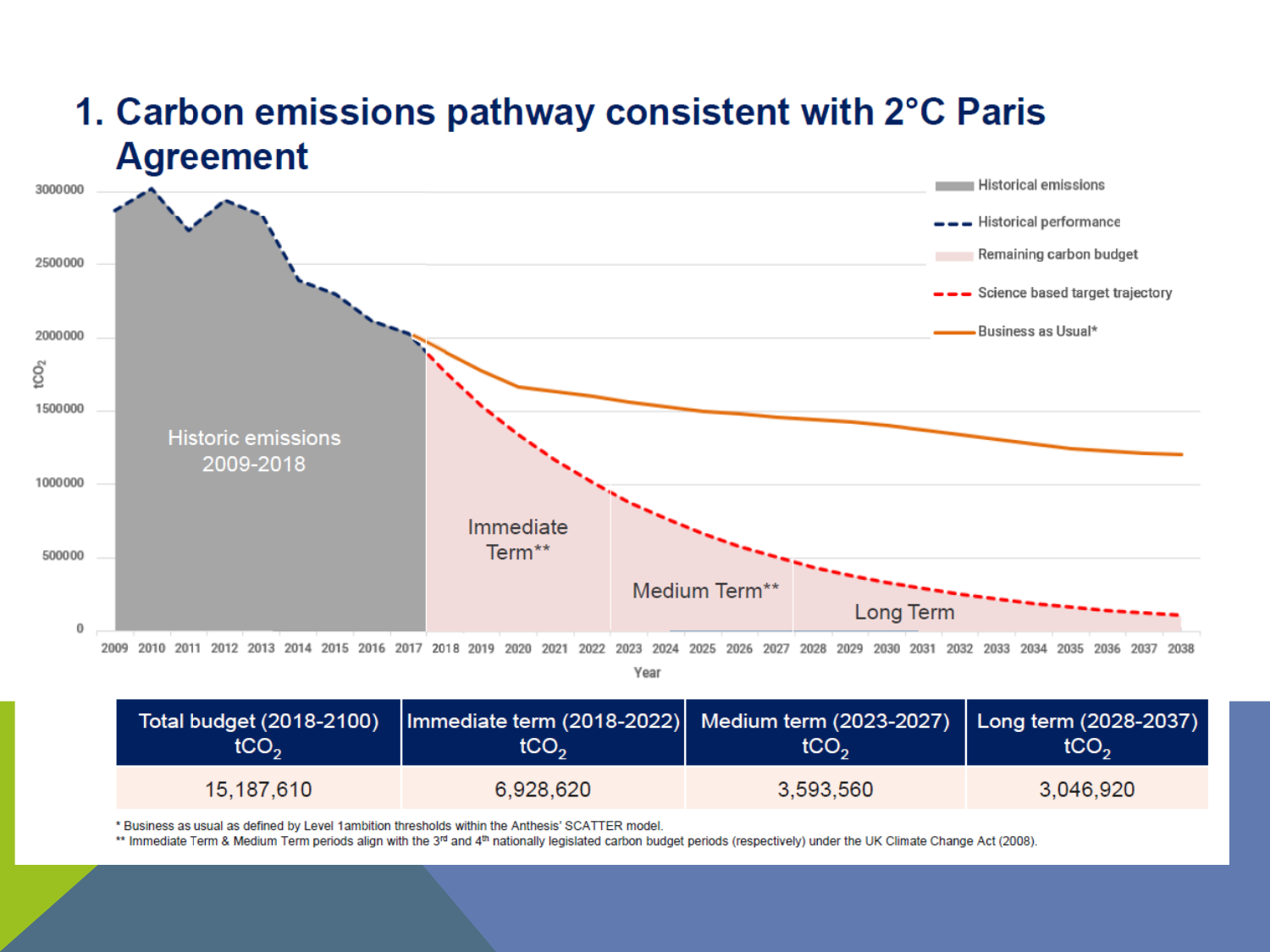The UK Government has passed legislation to reach 'net zero' carbon by 2050.

Q. Should Oxford be more proactive and seek to achieve 'net zero' sooner than 2050 and what trade-offs are we prepared to make?

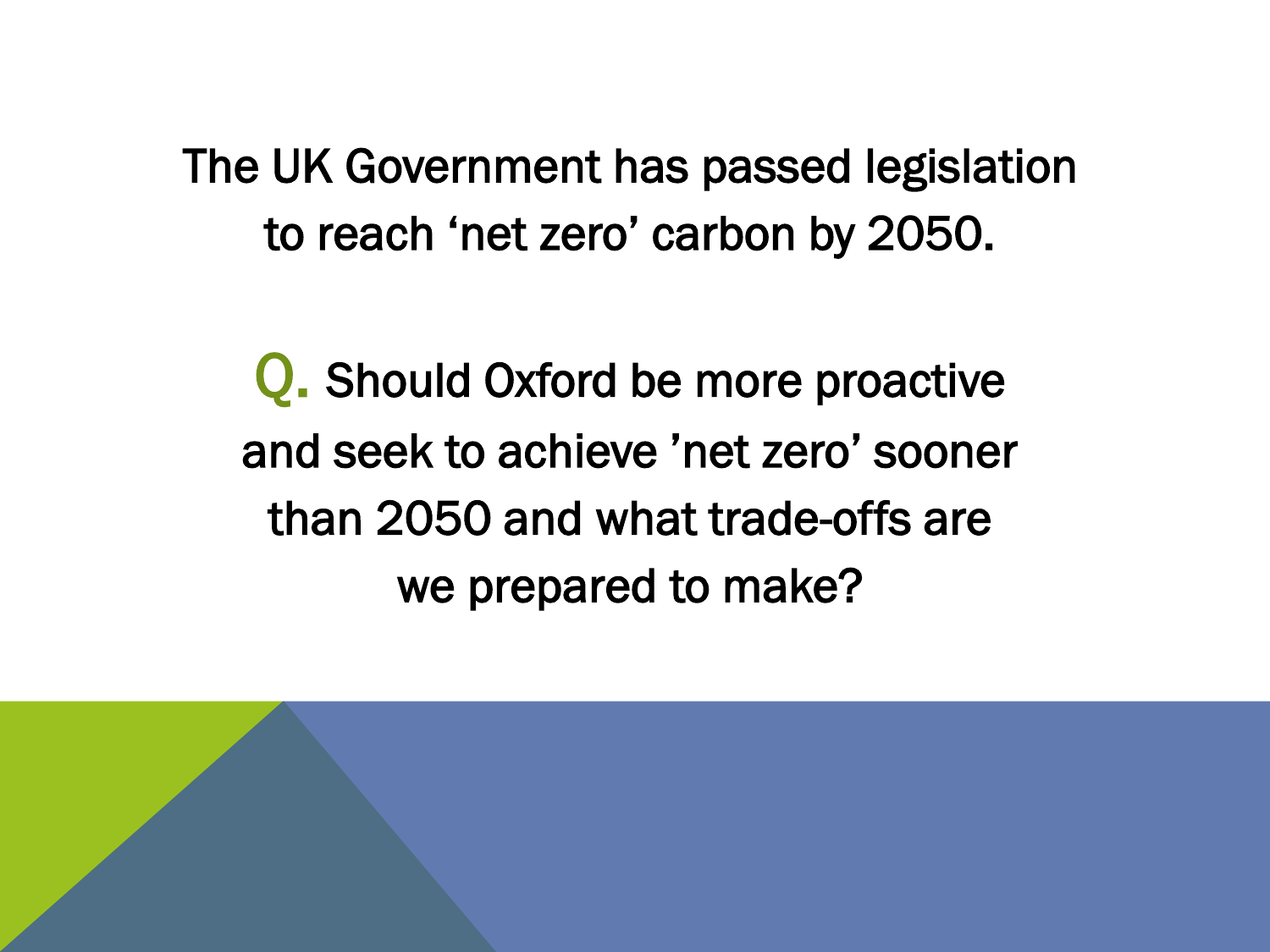# OXFORD'S VIEW

#### 90% of Assembly Members said

# YES, but

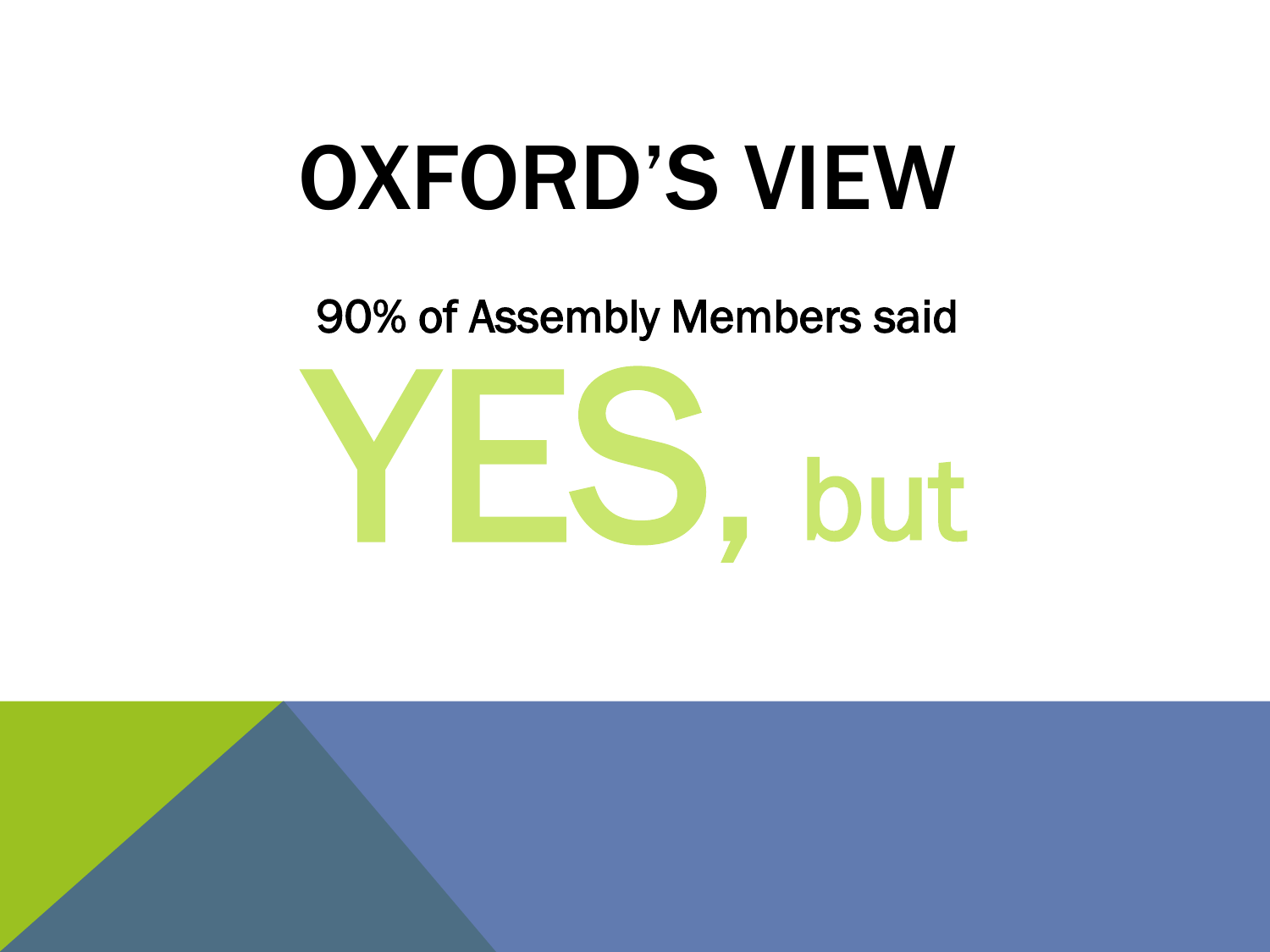| Domain                                | Zero Carbon Grid post SCATTER                                                                            |                                                                                         |                                                                                                |                                                                                                |
|---------------------------------------|----------------------------------------------------------------------------------------------------------|-----------------------------------------------------------------------------------------|------------------------------------------------------------------------------------------------|------------------------------------------------------------------------------------------------|
|                                       | Level 1                                                                                                  | Level 2                                                                                 | Level 3                                                                                        | Level 4                                                                                        |
| <b>Renewable Energy General</b>       | 170% increase in installed solar PV<br>by 2025.                                                          | 240% increase in installed solar PV<br>by 2025.                                         | 300% increase in installed solar PV<br>by 2025.                                                | 460% increase in installed solar PV by<br>2025.                                                |
| <b>Passenger Transport Shift</b>      | By 2050:<br>•100% zero emission cars and<br>buses                                                        | By 2040:<br>•100% zero emissions cars&<br>buses                                         | By 2035:<br>•100% zero emissions cars and<br>buses                                             | By 2035:<br>.100% zero emissions cars and buses                                                |
|                                       | .100% busses and passenger<br>trains electrified.                                                        | By 2050:<br>•Complete railway electrification                                           | By 2050:<br>•Complete railway electrification                                                  | By 2025:<br>•Complete railway electrification                                                  |
| <b>Commercial Property Appliances</b> | Energy demand for lights &<br>appliances increases by 33% with<br>electricity providing 60% of<br>demand | Energy demand for lights &<br>appliances increases by 15% with<br>100% electric use     | Energy demand for lights &<br>appliances decreases by 5% with<br>100% electric use             | <b>Energy demand for lights &amp;</b><br>appliances decreases by 30% with<br>100% electric use |
| <b>Freight Shift to Low Emissions</b> | .Road haulage makes up 73% of<br>distance, using conventional<br>engines<br>•Rail all diesel             | Some shift from road to rail and<br>water<br>• More efficient engines                   | Greater modal shift to rail and<br>water<br>•More efficient HGVs<br>• More efficient logistics | Road modal share falls to 50%;<br>greater hybridisation<br>.Rail freight is all electric       |
| <b>Electrification of Heating</b>     | The proportion of domestic heat<br>supplied using electricity is 0-10%,<br>as today                      | The proportion of domestic<br>heating systems using electricity<br>is 20%               | The proportion of domestic<br>heating systems supplied using<br>electricity is 30-60%          | The proportion of domestic heating<br>systems supplied using electricity is<br>80-100%         |
| <b>Energy Storage and Demand</b>      | •150 MW storage<br>•170 MW interconnection &<br>some demand shifting                                     | •170MW storage<br>•422MW interconnection &<br>substantial demand shifting               | 300MW storage<br>•634MW interconnection &<br>substantial demand shifting                       | •845MW storage<br>•1.27GW interconnection                                                      |
| <b>Domestic Property</b>              | 17% of homes insulated, average<br>thermal leakiness reduces 20%                                         | Over 20% of homes insulated,<br>average thermal leakiness<br>reduces 39%                | 45% of homes insulated, average<br>thermal leakiness reduces 57%                               | 60% of homes insulated, average<br>thermal leakiness reduces 75%                               |
| <b>Increase in Recycling</b>          | 65% recycling, 10% landfill, 25%<br>incineration by 2040, remaining<br>constant to 2050                  | 65% recycling, 10% landfill, 25%<br>incineration by 2035, remaining<br>constant to 2050 | 65% recycling, 10% landfill, 25%<br>incineration by 2040, increasing<br>to 75% by 2050         | 65% recycling, 10% landfill, 25%<br>incineration by 2035, increasing to<br>85% by 2050         |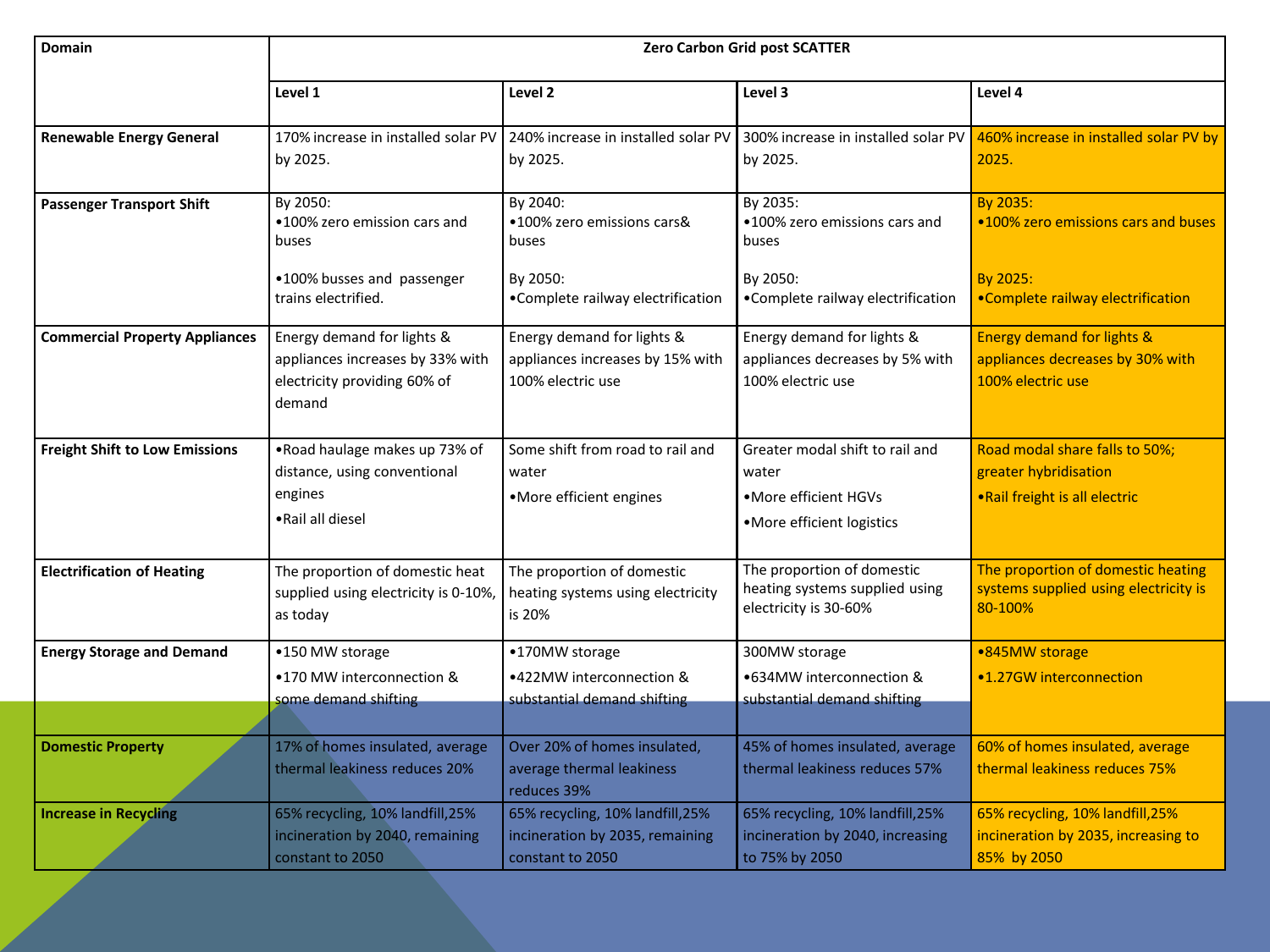#### MESSAGES FOR COUNCIL

Council should:

- Make most of convening powers to form coalition of willing
- Lead on engagement with institutions, communities and individuals
- Build a much wider appreciation of and support for the notion of being a exemplar city and council
- Biodiversity, nature, quality of life as important as technical measures
- Build evidence base for action at national level

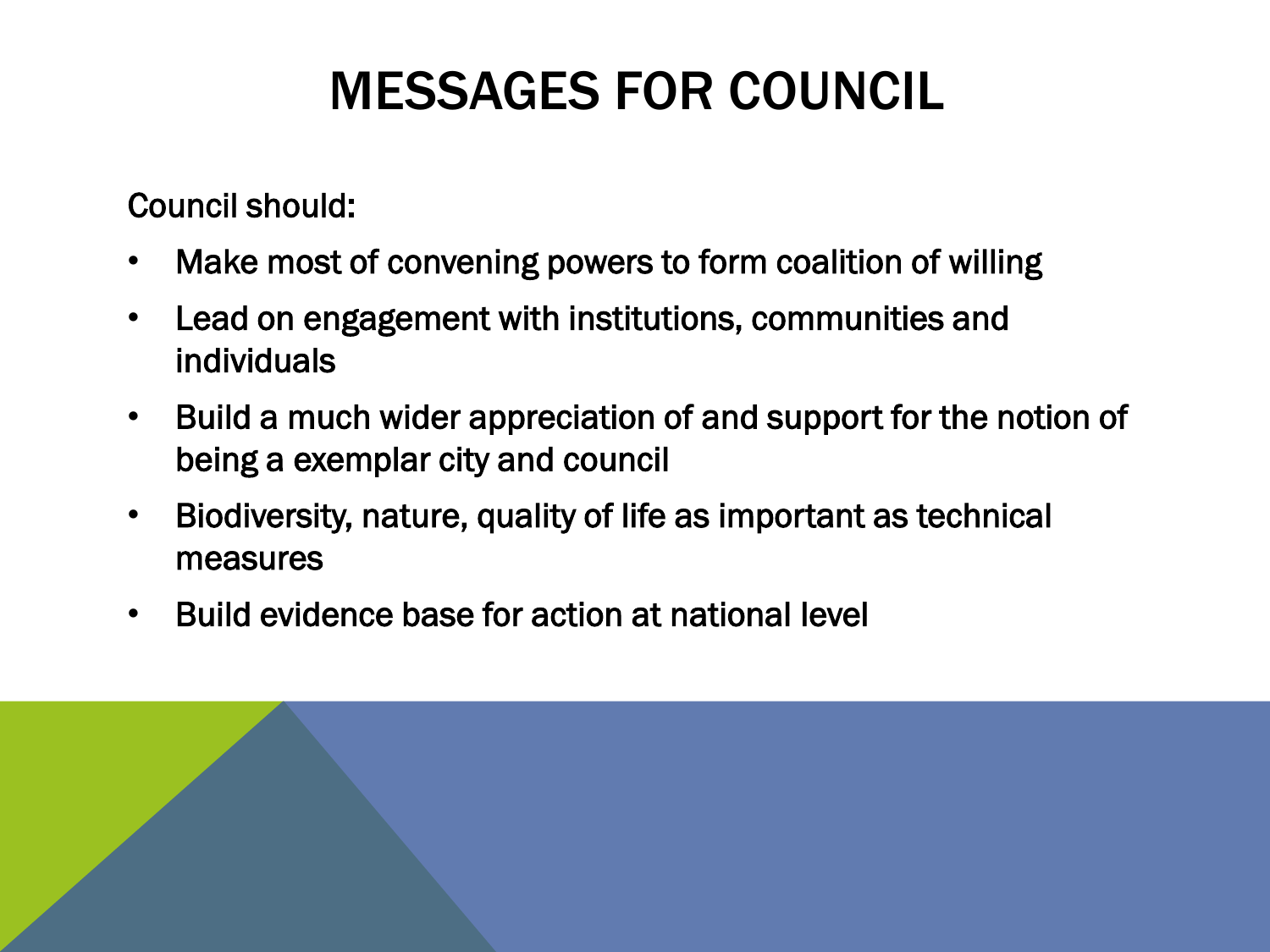#### OUR RESPONSE?

- Action
- Partnership
- Influence

Science/data led targets and actions

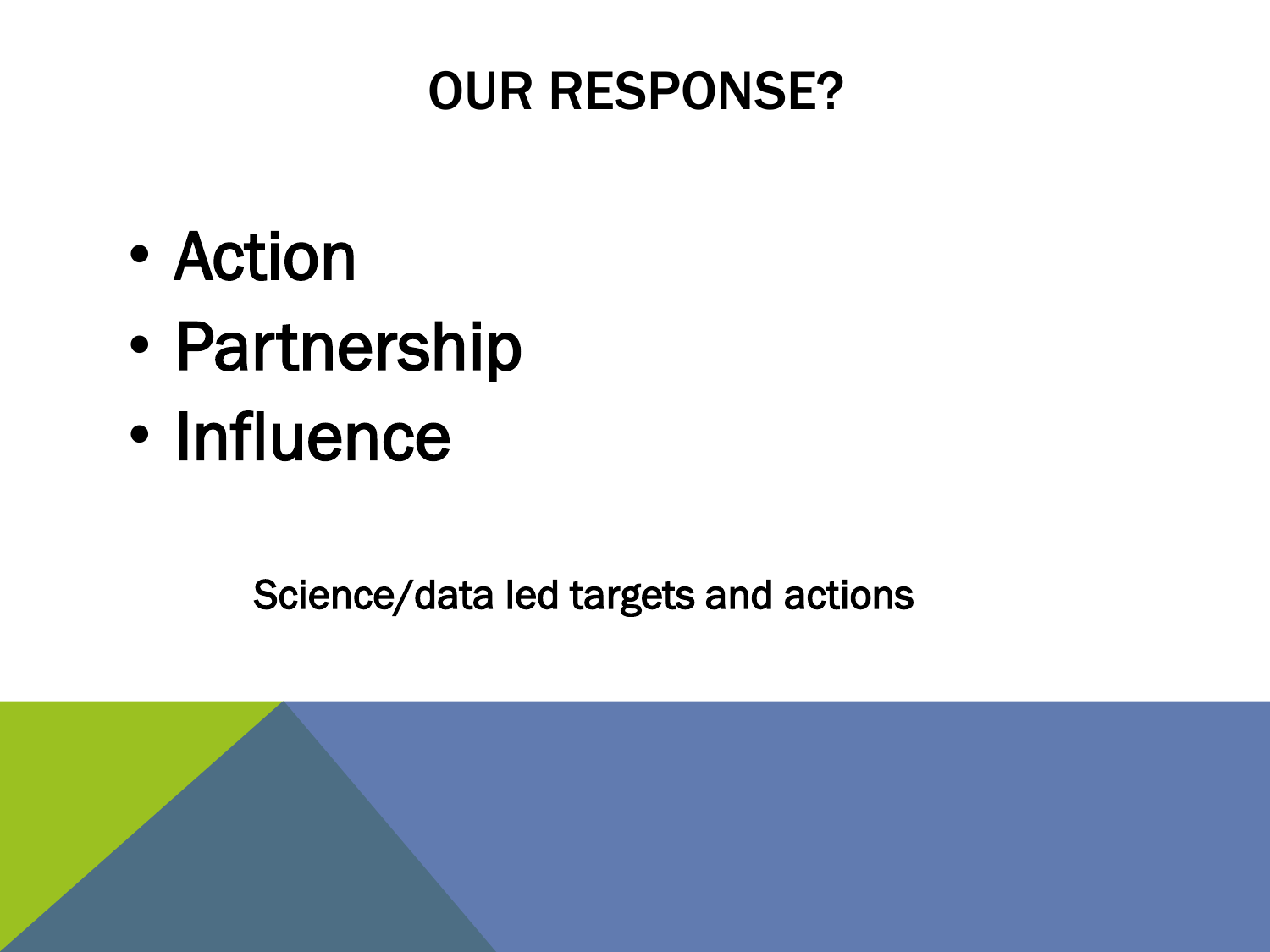#### HEADLINE COMMITMENTS

- Significant step up in engagement
- Net zero carbon Council for Council operations during 2020
- Outline plan for assets in time for budget
- Zero Carbon Oxford summit and partnership
- Significant step up in commitment around Natural Resource Management
- Call for bring forward of end of ICE vehicle sales
- Campaign for clarity ambitious zero carbon homes standards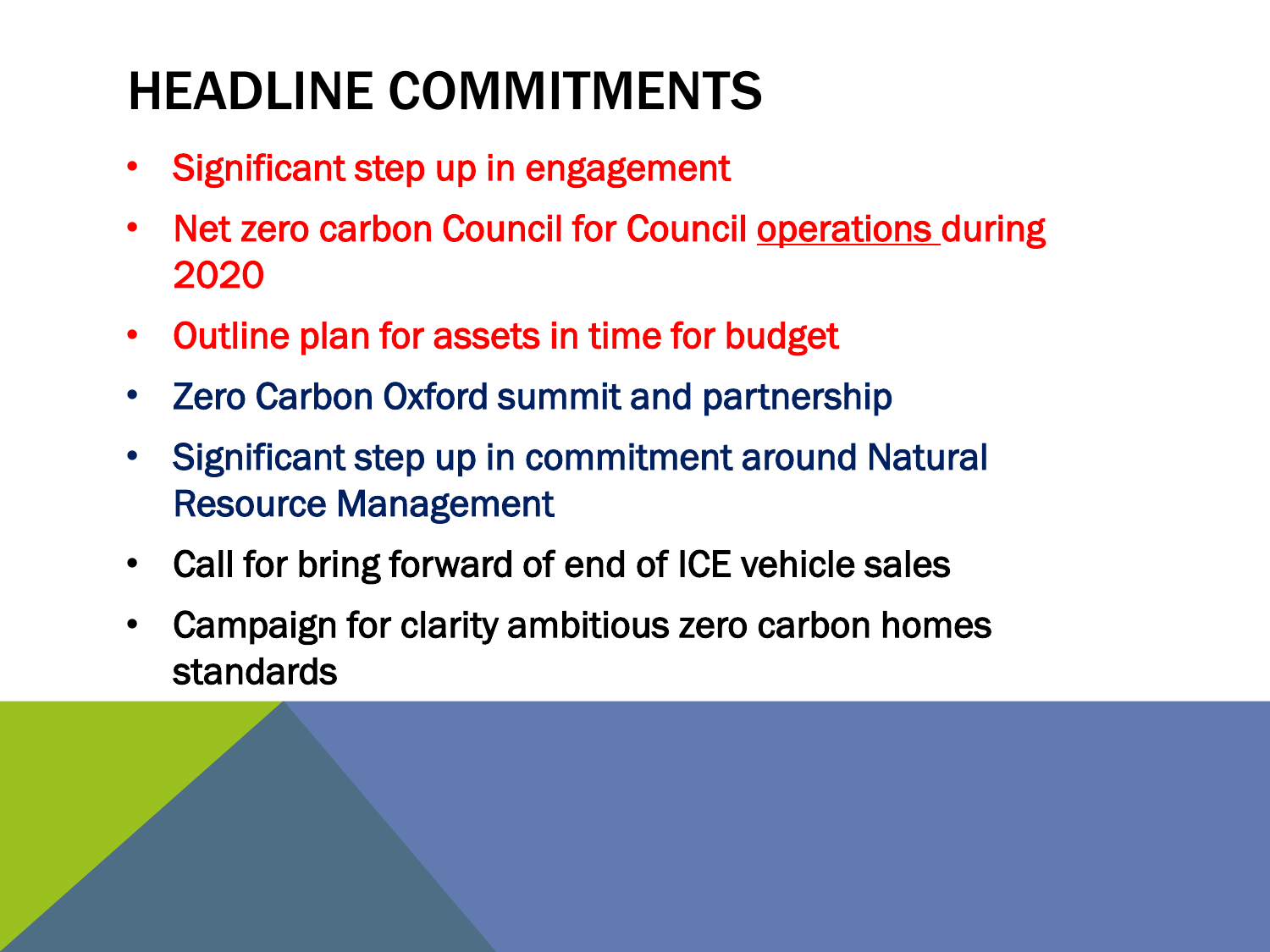#### SCIENCE AND DATA LED

- Set and report against 5 year carbon budgets for city
- Appoint "chief scientist" to advise council
- Only set targets where we have consensus that that they are achievable